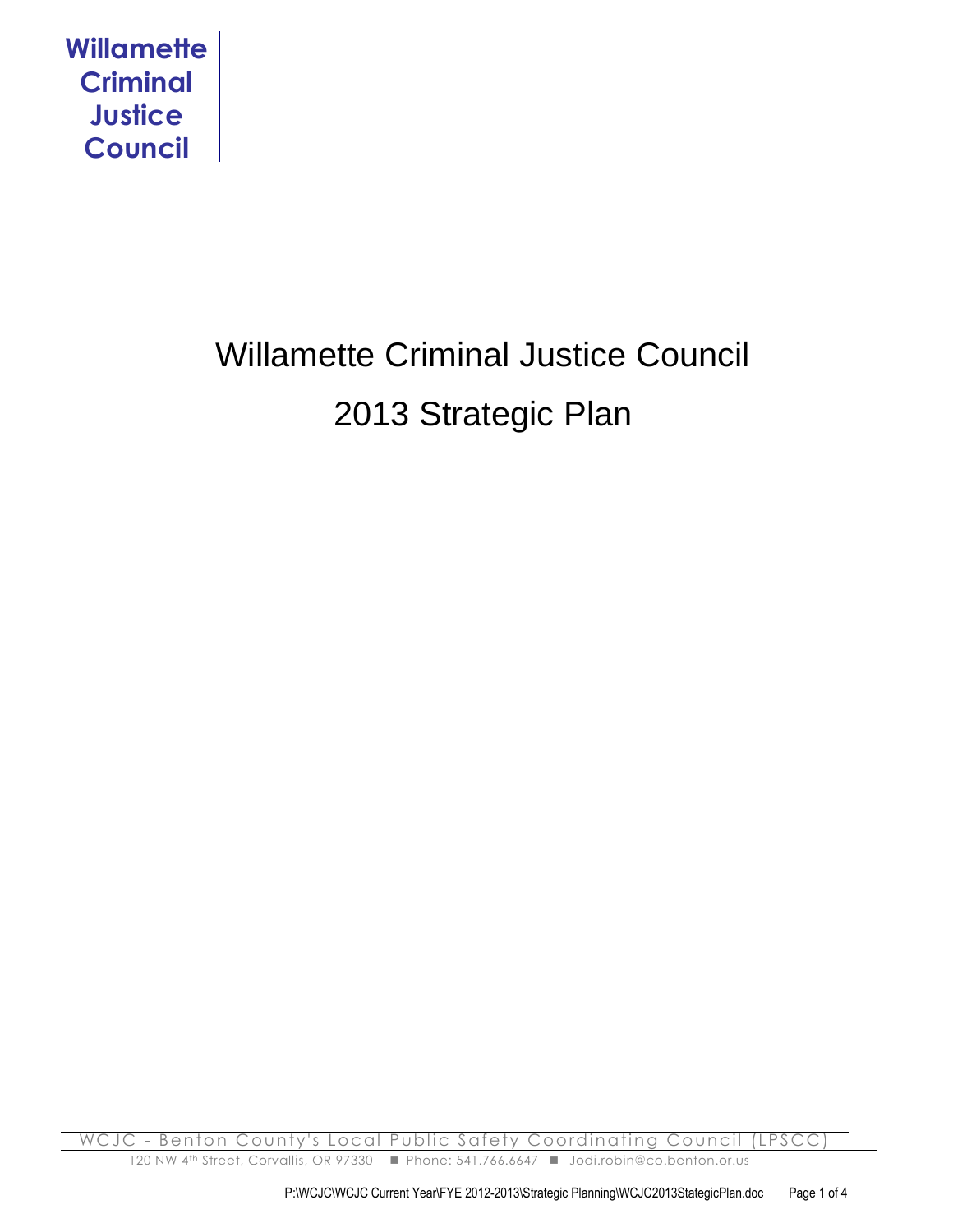## **Wednesday – January 23, 2013 1:00-5:00 PM**

| In Attendance: | Mike Beilstein, Ed Boyd, Justin Carley, Ken Elwer, Rick Hein, Linda Hukari, Bessie Johnson, Sharon<br>Konopa, Mary Moller, Jeanne Nelson, Nicolas Ortiz, Jack Rogers, Jon Sassaman(p), Dan<br>Diana Simpson, Terry Thompson, Stewart Wershow, Deb Williams, Penny York<br>Schwab(p). |
|----------------|--------------------------------------------------------------------------------------------------------------------------------------------------------------------------------------------------------------------------------------------------------------------------------------|
| Staff:         | Jodi Robin                                                                                                                                                                                                                                                                           |
| Guests:        | Gloria Sica, Pete Sandrock, Scott Jackson, Dave Henslee, and Joel Pickerd                                                                                                                                                                                                            |

# **WCJC 2013 Strategic Plan**

#### **WCJC Mission Statement:**

*The mission of WCJC is to (1) promote and facilitate fair, efficient, and coordinated criminal justice services; (2) provide long range planning for the delivery of criminal justice services; and (3) provide timely information to governmental agencies and to the public on criminal justice matters of concern.*

#### **Strategy One: To improve the communication and relationship between law enforcement and the mental health department to become more efficient serving the mental health community.**

The first goal set by the WCJC at the planning session will focus on mentally ill offenders in our community. Law enforcement members of the WCJC agree that an increasing amount of their time and resources are being devoted to responding to people who are mentally ill and in crisis. It was discussed and agreed that there is a genuine lack of resources available in our community to appropriately deal with this mental health issue. Sharon Konopa stated that she felt our current system is only reacting to the problem and is not being proactive. Jeanne Nelson pointed out there is a lack of collaboration and connective processes between law enforcement and the health department concerning this issue, not because of will but caused by the current system in place. Housing is a big issue pertaining to the mentally ill in our community, as many of these individuals are living on the streets. The jail is not an appropriate place for mentally ill offenders who are in crisis. It was noted that the WCJC must be mindful of the public vs. law enforcements perception. Focus on compassion, safety and care.

The intent of this goal is to research and inform. The WCJC will work to define this mental health issue. The WCJC will look at the best practices and see if/how we could apply them. The WCJC will conduct research focused on mental health issues involving law enforcement and then make recommendations. Research will also be conducted to see how local law enforcement and the health department are currently handling situations when they arise, including any policies currently in place. Once the recommendations have been shared the WCJC can decide how to share the information collected with the public. Diana Simpson expressed interest in using OSU graduate students to conduct the research.

#### **Strategy Two: To promote school safety in order to protect our children and provide a safe learning environment.**

This goal was brought forward from WCJC member Penny York pertaining to school shootings and proactive involvement in school safety. WCJC law enforcement members assured the Council that all local law enforcement agencies have practiced and are prepared for these types of tragedies. Penny York stated that the Corvallis School District would like to have a school resource officer in every school within Corvallis, but currently there are no funds to make this happen. This issue is on the minds of the public and people want to know what can be done locally. Two goals the WCJC could address in regards to school safety are: 1). Reassure the public that law enforcement is proactive and ready. 2). Stress the need for additional resources in schools.

Diana Simpson stated that the WCJC could support the need to supply school resource officers by sharing the information we collect with the city councils and commissioners. Penny York pondered what are the models out there already being used? What would best fit our community? How are dollars being spent wisely? Are there federal funds available? The WCJC could investigate practices elsewhere, the pros and cons, alternative models, and best

WCJC - Benton County's Local Public Safety Coordinating Council (LPSCC 120 NW 4<sup>th</sup> Street, Corvallis, OR 97330 ■ Phone: 541.766.6647 ■ Jodi.robin@co.benton.or.us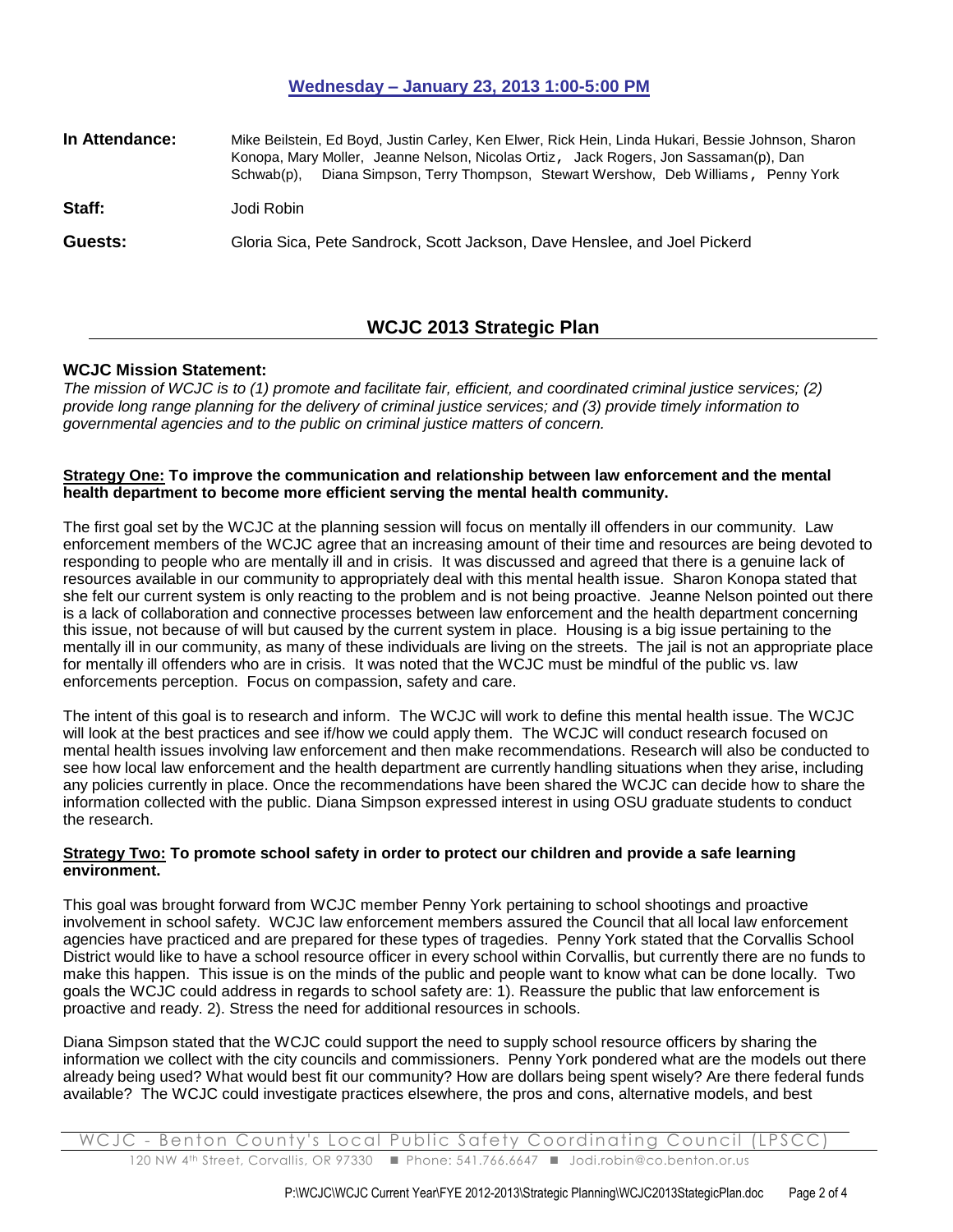practices and provide models in the report that all local jurisdictions could implement. Starting with looking at what we currently have in place in our community.

It was proposed that the Lay Committee would spearhead looking into this issue and then make recommendations. Pete Sandrock stressed the point of focusing on schools, instead of mass shootings in general. Mr. Sandrock also said it's important for the council to not ask for more money or resources as our first contact with the public. Many members agreed that it's important to not promise we can prevent these types of tragedies from occurring. The WCJC members made a list of the types of violence to include in the research pertaining to school safety to include: catastrophic events, bullying, sexual assault, drugs and alcohol, building safety, and physical assaults.

The WCJC Lay Committee will conduct research into school safety and the preparedness of law enforcement to handle the situations that may arise and report findings. The WCJC will start by requesting department heads to write up their current protocols. The Law Committee will work to engage the school districts in these discussions. The following school districts will be contacted: Corvallis, Philomath, North Albany (GAPS), rural schools and private schools. Sharon Konopa reminded the council that this issue really falls under the school administrations territory. Mike Beilstein brought up the point that we should ask the school administrators what they perceive as safety needs within the schools. The WCJC will research what is currently happening between the local criminal justice agencies and school administrators. Jodi Robin and Ken Elwer were elected to write up the information collected to be shared within the WCJC. The WCJC will then decide who to share the information with externally and how to influence change.

# **Strategy Three: Research and communicate the criminal justice needs in our community.**

By conducting a criminal justice survey the WCJC hopes to find out if the perceptions of the public are the same as the council. Pete Sandrock stated a good starting point would be to use current surveys already conducted as a guide for what questions to ask in our survey. Jeanne Nelson said a similar survey was recently done by the Health Department and may be available to read on the Bentranet. It was also pointed out that United Way may have conducted a similar study in our community. It was agreed that law enforcement staff would possess more knowledge than the community at large as to giving guidance on how to best deploy resources. Pete Sandrock stressed the importance of including the voice of interested parties, disadvantaged citizens, minority populations, students and the elderly.

The WCJC members compiled a list of interested parties and organizations we should talk to about criminal justice needs to include:

- Benton County Parole and Probation
- **Benton County Juvenile Department**
- **Boys and Girls Club**
- Business owners
- CARDV
- Children's Farm Home
- Chintimini Neighborhood Association
- Corvallis Homeless Shelter Coalition
- Corvallis School District
- Community Alliance for Diversity
- Courts
- **EXECORVALLES** Multicultural Learning Center
- Crime victims
- DHS staff
- Downtown Corvallis Association
- Faith community leaders
- Geographic hot spots
- Hewlett Packard
- Homeless Shelter Commission
- Individual town citizens
- Jackson Street Youth Shelter
- **Legal Aide**
- **Local schools**
- **Mental Health Department**
- **NAACP**
- Neighborhood groups
- Neighborhood housing associations

WCJC - Benton County's Local Public Safety Coordinating Council (LPSCC 120 NW 4<sup>th</sup> Street, Corvallis, OR 97330 ■ Phone: 541.766.6647 ■ Jodi.robin@co.benton.or.us